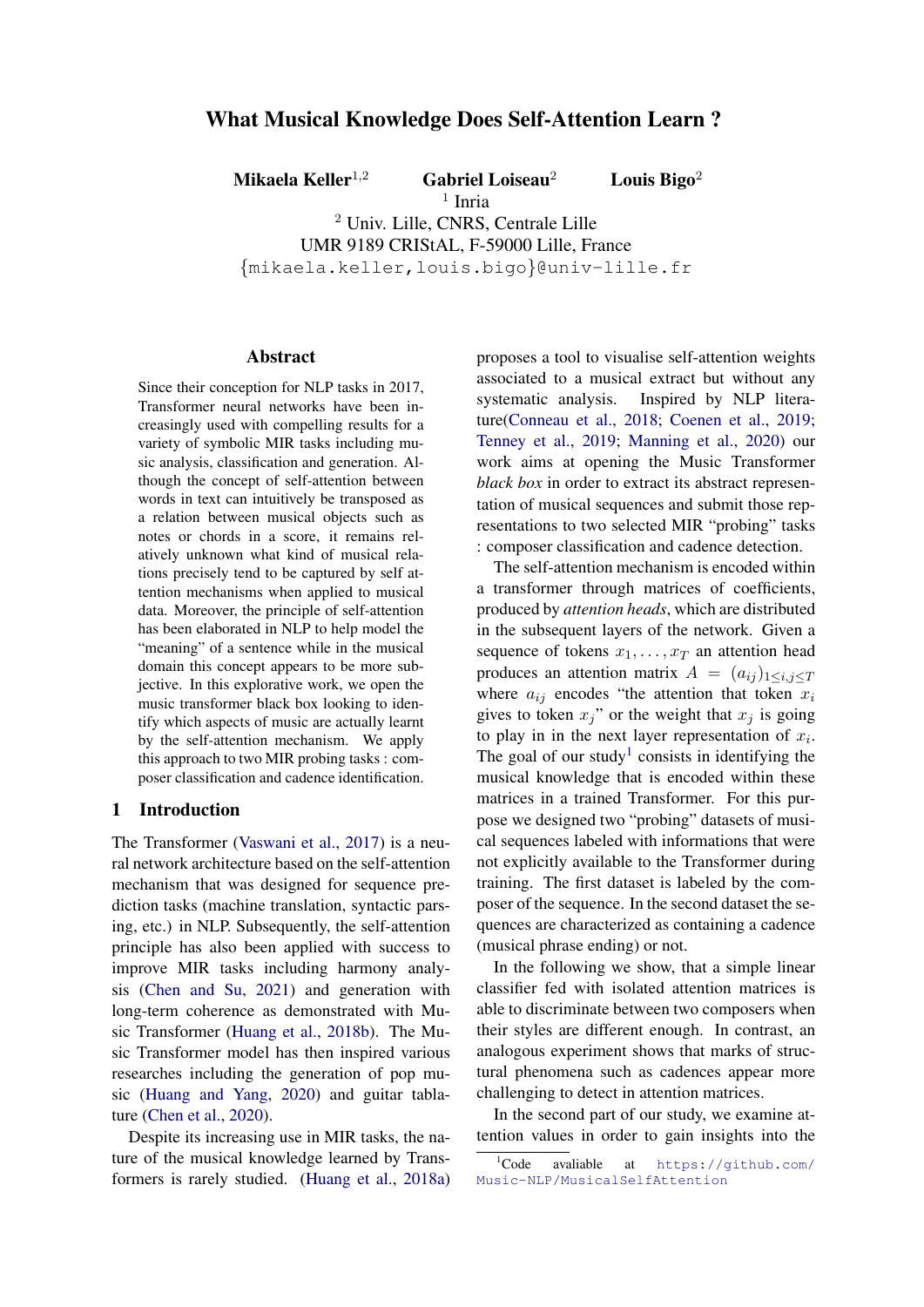classification results. Our observations reveal various orientations (past or future) of attention spans among composers, as well as prominent attention values on theoretic cadence preparation points.

# <span id="page-1-2"></span>2 Attention Based Sequence Representation

In this work, the Music Transformer is used as a representation tool, to compute self-attention relations for any arbitrary musical sequence.

The MAESTRO dataset is used in this study to train the Music Transformer. This dataset gathers 1276 piano performances of pieces composed by 54 major composers of different styles, including Bach, Mozart, Beethoven or Debussy. In order to be compatible with the Transformer input format, the MAESTRO dataset is converted into sequences of tokens following the syntax proposed by [\(Huang et al.,](#page-4-2) [2018b\)](#page-4-2). This token representation includes NOTE ON, NOTE OFF, TIME SHIFT, and VELOCITY types. In this study, we trained<sup>[2](#page-1-0)</sup> a Music Transformer neural network on this corpus as explained in [\(Huang et al.,](#page-4-2) [2018b\)](#page-4-2).

The Transformer architecture trained for this study includes an encoder with 6 layers, each composed of 4 attention heads. Given an input sequence of T elements an attention head produces a square real-valued attention matrix  $X = (x_{ij})$ of dimension  $T \times T$ . The value  $x_{ij}$  is usually interpreted as the attention that the elements at position  $i$  has for the element at position  $j$ . Once the transformer is trained, it has the ability to systematically abstract any musical sequence of size T by a set of  $6 \times 4 = 24$  attention matrices of size  $T \times T$ . Through probing tasks NLP literature [\(Ten](#page-4-8)[ney et al.,](#page-4-8) [2019;](#page-4-8) [Manning et al.,](#page-4-9) [2020\)](#page-4-9) has reported that lower attention heads seem to attend to lower level abstractions, such as syntactic parsing, while deeper layers attend to higher level abstract such as coreference resolution. Assuming that some of this knowledge is transferable to the musical domain we have chosen to focus on the deeper layer of the encoder for representing the sequences in our MIR inspired probing tasks. We have chosen to collapse the 4 attention matrices produced by the last layer into an average matrice, and to use these  $T \times T$  coefficients as the input to the clas-sification tasks that we define in the next section<sup>[3](#page-1-1)</sup>.

<span id="page-1-0"></span> $2^2$ Using the implementation in [https://github.com/jason9693/](https://github.com/jason9693/MusicTransformer-tensorflow2.0) [MusicTransformer-tensorflow2.0](https://github.com/jason9693/MusicTransformer-tensorflow2.0)

Figure [1](#page-2-0) illustrates this pipeline.

## 3 Agnostic Probing Tasks

In this section, we describe two probing tasks that aim at highlighting the musical knowledge encoded in attention values computed by the Music Transformer. The first task is a composer classification and the second one is cadence detection. Both tasks are formulated as supervised binary classification performed on the attention matrices described in section [2.](#page-1-2)

#### 3.1 Composer Identification

We evaluate the ability of learned attention representations to model musical style through a composer identification task.

We used a subset of the MAESTRO dataset that contains unique composer performances to create several binary classification tasks composer1 vs composer2. To better highlight the ability of attention values to capture stylistic information, we deliberately selected composers that are known to be close in term of style, such as Haydn and Mozart, and far apart, such as Bach and Chopin.

For each couple, a set of training musical sequences of fixed size are abstractly represented as attention matrices (see Section [2\)](#page-1-2). The training sets are balanced and contain 2648 sequences from each of the composers. The corresponding abstract representations are then given as input to a logistic regression classifier with l2-regularization that is trained to assign composer authorship to any input attention matrix. The experiment is repeated 5 times, sampling various training sets for every couple of composers and for various sizes of sequences. Figure [2](#page-2-1) displays the average performance of the classifiers over a separate and fixed test set<sup>[4](#page-1-3)</sup> of 426<sup> $\ast$ </sup>2 sequences. A random classifier is here expected to have a 50% accuracy.

Low standard deviations, illustrated by vertical lines on each experiment, show that given a couple of composers the accuracy is quite stable with respect to the various training sets. Figure [2](#page-2-1) also shows that the accuracy generally tends to increase with the size of the sequences (which was not obvious since when increasing the size of the sequence we increase quadratically the search space number of dimensions without increasing

<span id="page-1-1"></span><sup>&</sup>lt;sup>3</sup>Although probing tasks are often performed on other out-

puts of the transformer, limiting the transformation of attention values facilitates their musical interpretation in this work.

<span id="page-1-3"></span><sup>&</sup>lt;sup>4</sup>We used MAESTRO train/test split to insure that a same piece could not appear both in the train and the test set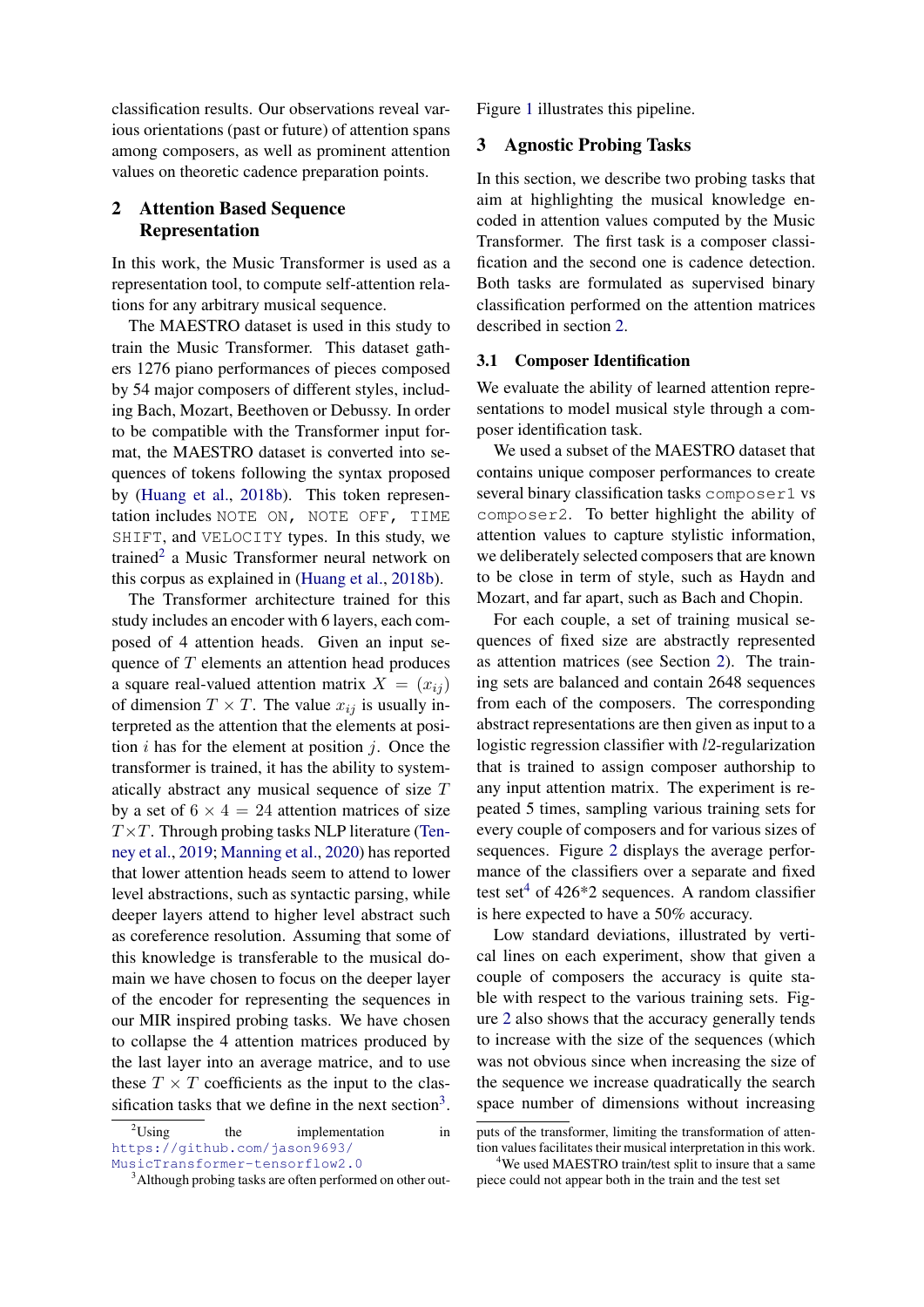<span id="page-2-0"></span>

Figure 1: Pipeline used for the two probing tasks. The left part illustrates the systematic representation of a midi sequence into a set of self-attention values thanks to the Music Transformer. The right part illustrates how a probing task is formulated as a classification problem on attention values.

<span id="page-2-1"></span>

Figure 2: Mean accuracy of composer identification on attention matrices computed from sequences of various lengths.

the number of examples). The difficulty of the classification task of a pair of composers certainly relates to how they differ in style. Interestingly, by using birth date gaps as rough proxy for style differences, the accuracies appears to match the dif-ficulty of the tasks<sup>[5](#page-2-2)</sup>.

### 3.2 Cadence Detection

Cadences are structural breaks widely used in the classical repertoire to emphasize the end of a musical phrase. Cadence are often associated with a closure feeling that resolves a tension region [\(Blombach,](#page-4-10) [1987\)](#page-4-10). This concept therefore appears as a promising candidate to validate the principle of self-attention in music as the short past that precedes a cadence is supposed to be organized in close relation with the upcoming cadence. This short past is sometime referred to as the *preparation* of the cadence.

The present task consists in evaluating how

much the attention values encode the presence of a cadence. Our hypothesis is that cadential points and preparation points should have important mutual attention one for each other if they appear concomitantly within the training set. Attention matrices are computed as explained in section [2](#page-1-2) through a Transformer which is trained on the MAESTRO corpus. Given the pieces of music present in the MAESTRO dataset, it can reasonably hypothesized that cadences, that are typical of the classical era, are sufficiently represented in the training set to be modeled by the Transformer. Similarly to the composer identification task, a set of attention matrices, that represent musical sequences with and without cadences, are used to train a logistic regression classifier. For this purpose, we use a dataset of 24 fugues from J.-S. Bach with cadence annotation [\(Giraud et al.,](#page-4-11) [2015\)](#page-4-11). A set of 3864 sequences of 64 tokens is sampled from the fugue dataset, a third of which include a cadence<sup>[6](#page-2-3)</sup> while the remaining do not include any cadence. We use a leave-one-piece-out strategy to evaluate the performance of the cadence classification and compare it to a random classification on each fold of the cross-validation. The micro-averaged F1 score of the cadence classifiers is 0.458 as compared to 0.315 for the random classifier. This results seems to suggest that attention values learned by the Transformer do encode some information about the notion of cadence.

#### 3.3 Discussion

Cadences belong to high level elements of tonal musical language. Despite their unified closure meaning, they can be realized through a large vari-

<span id="page-2-2"></span><sup>&</sup>lt;sup>5</sup>Birth date gaps (in years) : Chopin-Bach: 125, Debussy-Mozart: 106, Debussy-Chopin: 52, Mozart-Haydn: 24 and Chopin-Schubert: 13

<span id="page-2-3"></span><sup>&</sup>lt;sup>6</sup>A same cadence can appear several time in our dataset but at different positions and necessarily in the 2nd half of the sequence in order to favor the inclusion of the *preparation* of the cadence within the sequence.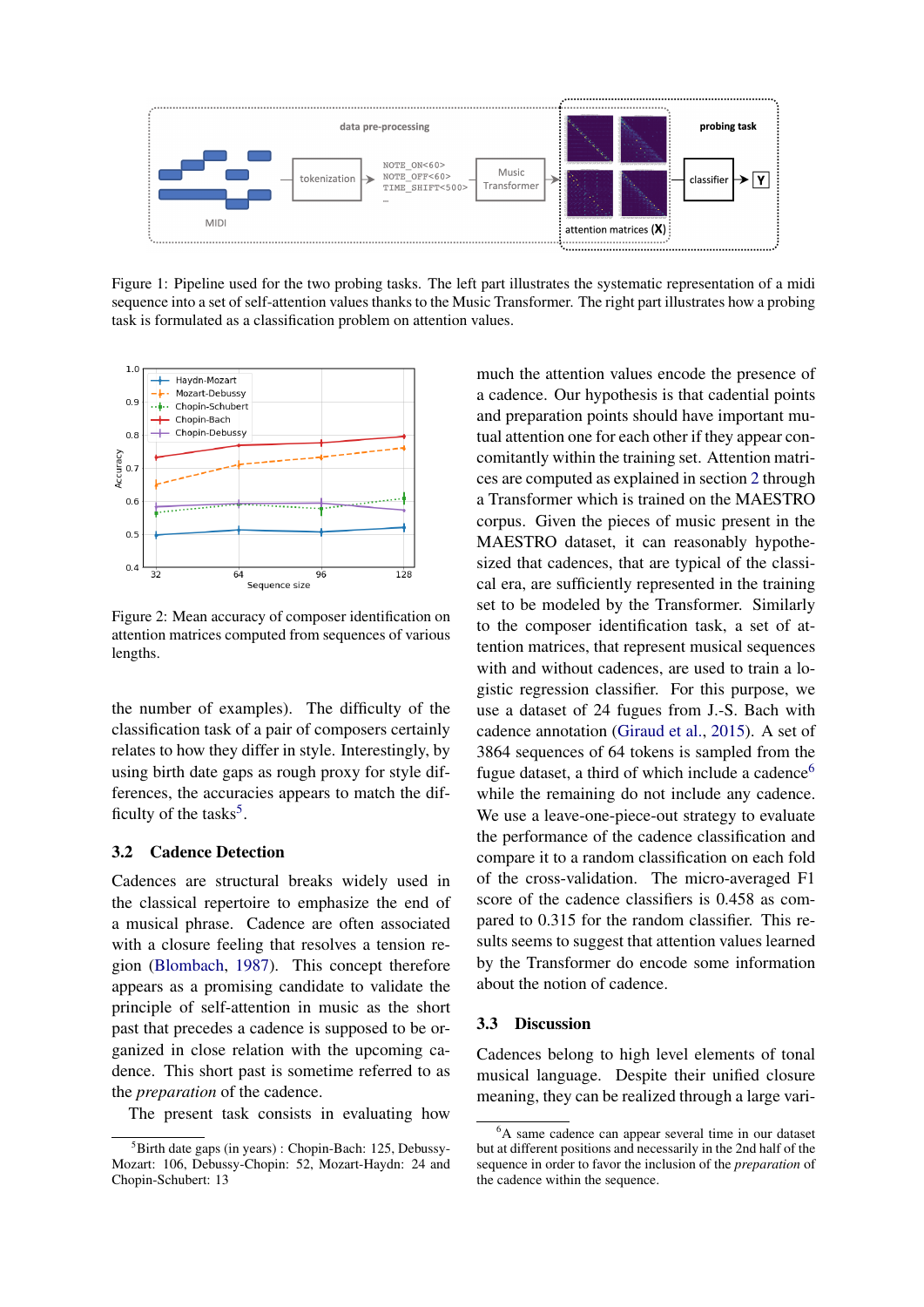<span id="page-3-0"></span>

Figure 3: Distribution of the attention spans. The horizontal axis shows the length of attention spans (in tokens).

ety of musical surfaces, which makes their modeling particularly complex [\(Bigo et al.,](#page-4-12) [2018\)](#page-4-12). Musical style, on the other hand, can refer to lower level relationships between musical objects, like pitch intervals. It is therefore interesting to observe that our attention based classification approach give results better than chance both on style modelling and on cadence detection.

# 4 Musical Interpretation of Self-Attention Relations

In this section, we provide a few exploratory analysis to gain musical insights on the data that was given in input to the probing classifiers.

## 4.1 How Do Transformers Learn About Composers ?

As explained in section [2,](#page-1-2) the composer discrimination probing task was performed using an average attention matrix  $A_x$  computed from each sequence x. We averaged  $A_x$  for each composer over a subset of 1000 sequences used for training the linear classifiers. The sequence are of fixed size  $(T = 64)$ . The result is a matrix  $M =$  $(m_{ij})_{1\leq i,j\leq T}$  where  $m_{ij}$  is the average attention that the  $i^{th}$  token gives to the  $j^{th}$  token in the sequences of a given composer. We consider that a token at position  $i$  "looks at" a token in position  $j$ , *ie* it has an attention span of at least  $i - j$ , if the coefficient  $m_{ij}$  is greater than a certain threshold. In Figure [3](#page-3-0) we report the distribution of attention spans for a threshold of 0.04 ( $\approx 7\% - 10\%$  of coefficients) for several composers.

The figure shows that the learned attention span rarely exceeds five tokens in the past or in the future. Interestingly, the attention learned on early composers such as Bach, Haydn, Mozart, and Schubert seem to focuse *towards* tokens in the short past. In contrast, Chopin and Debussy attention is turned *towards* tokens in the short future, which might be partly related to a stylistic rupture

<span id="page-3-1"></span>

Figure 4: Cumulated attention on successive offsets of bar 29 of Fugue 2 of the *Well-Tempered Clavier* from Bach. A perfect authentic cadence is annotated on beat 3 (blue frame). Other points of prominent attention (red and green) correspond to important *preparation* points of the cadence.

of the composers with the classical era. Confirming this hypothesis would require a deeper study.

# 4.2 How Do Transformers Learn About Cadences ?

In this experiment we observe the information within the attention matrix  $A_x$  of a sequence containing a cadence. The sequence can be divided into TIME SHIFT events that can be aligned with the beat pulse of the piece extract. Figure [4](#page-3-1) shows the cumulated attention between TIME SHIFT events in regard with the sheet music.

## 5 Conclusions and Perspectives

We proposed in this work an original approach to improve our understanding of the musical knowledge that self-attention mechanism can learn. In spite of instructive results, these experiments highlight the difficulty to interpret neural values within a multi layer model but also confirm the necessity to pursue our efforts in that quest of comprehension of music deep learning models.

Futur works include experimenting with other probing tasks, such as harmony and tonality analysis, in order to better understand how Transformer architectures learn these high level concepts. It could also be interesting to test those tasks on different layers of the network to see if there is a gradation in the information levels of abstraction.